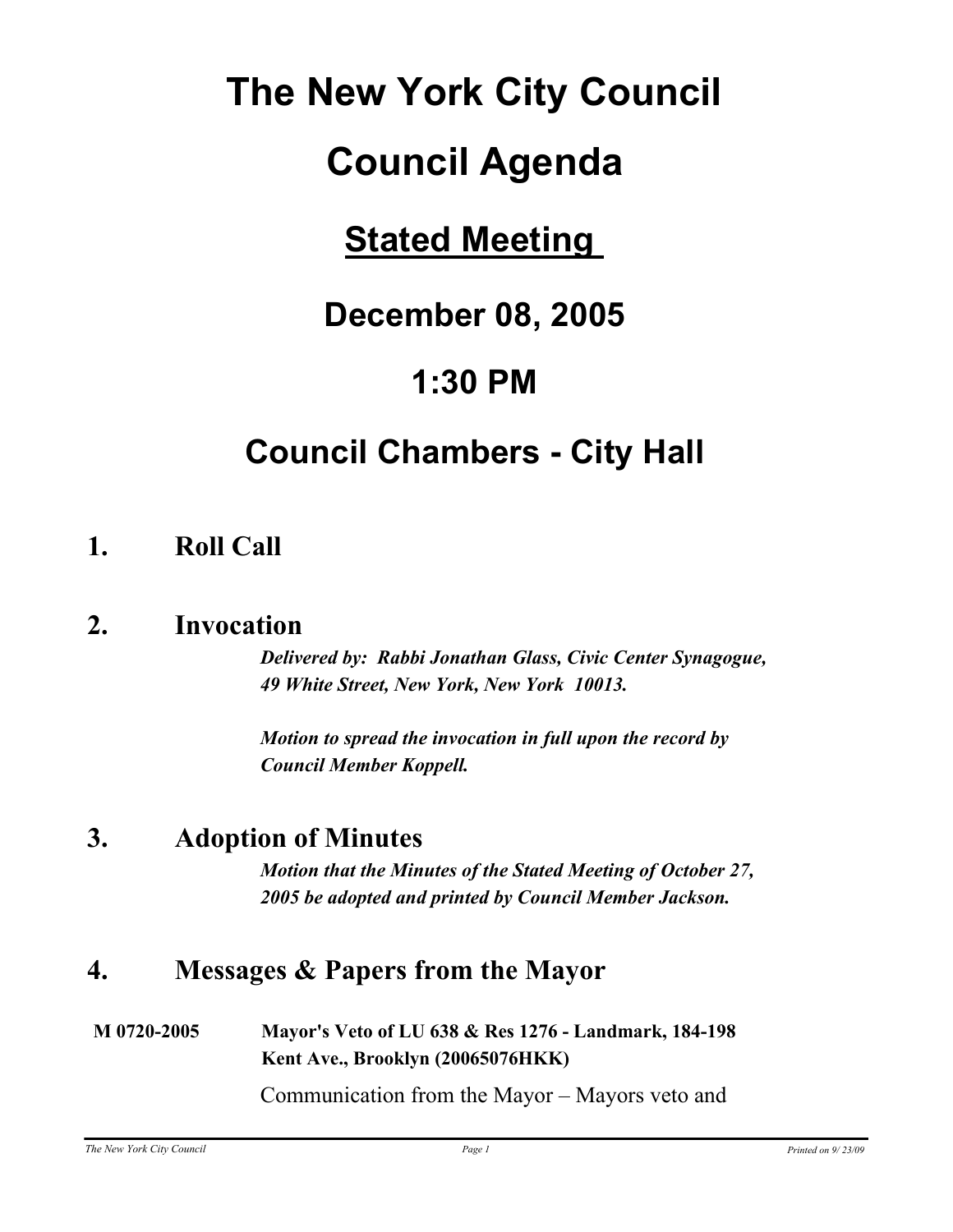| <b>City Council</b> |  |
|---------------------|--|
|---------------------|--|

disapproval message of Introductory Number L.U. 638 & Res 1276, disapproving the designation by the Landmarks Preservation Commission of the Austin, Nichols & Co. Warehouse located at 184 Kent Avenue, Brooklyn, Designation List No. 368, LP-2163 (L.U. No. 638; 20065076 HKK; N 060166 HKK). *Land Use*

#### **Communications from City, County & Borough Offices 5.**

*None*

## **6. Petitions and Communications**

*None*

### **7. Land Use Call-Ups** *None*

## **8. Communication from the Speaker**

**9. Discussion of General Orders**

## **10. Reports of Special Committees** *None*

## **11. Reports of Standing Committees**

### **Report of the Committee on Finance**

#### **Int 0719-2005 Compensation of the public administrators.**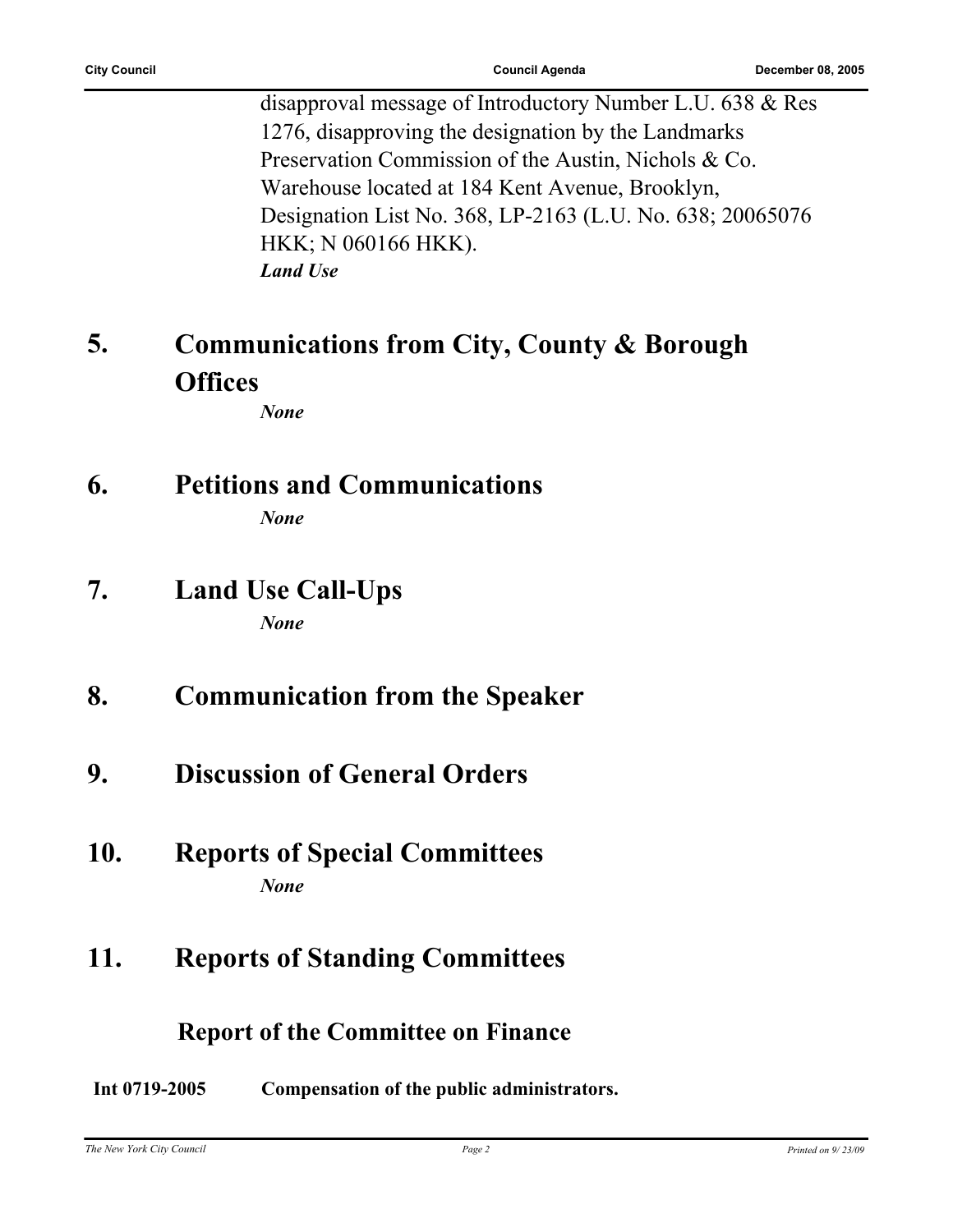Ĩ.

|               | A Local Law to amend the administrative code of the city of<br>New York, in relation to the compensation of the public<br>administrators.<br><b>Coupled on GO</b>                                                                                                               |
|---------------|---------------------------------------------------------------------------------------------------------------------------------------------------------------------------------------------------------------------------------------------------------------------------------|
| M 0689-2005   | Mayor's Veto of Int 719 - Compensation of the public<br>administrators.                                                                                                                                                                                                         |
|               | Communication for the Mayor - Mayor's veto and disapproval<br>message of Introductory Number 719, in relation to the<br>compensation of the public administrators.<br><b>Coupled to be Filed</b>                                                                                |
| Res 1283-2005 | LU 664 - Grace Towers HDFC, 2060 Pitkin Avenue, Brooklyn,<br><b>Community District No. 5.</b>                                                                                                                                                                                   |
|               | Resolution approving a partial exemption from real property<br>taxes for property located at 2060 Pitkin Avenue (Block 3737,<br>Lot 1), Brooklyn, pursuant to Section 577 of the Private<br>Housing Finance Law (Preconsidered L.U. No. 664).<br><b>Coupled on GO</b>           |
|               | <b>Report of the Committee on Land Use</b>                                                                                                                                                                                                                                      |
| Res 1276-2005 | LU 638 - Landmark, 184-198 Kent Ave., Brooklyn<br>(20065076HKK)                                                                                                                                                                                                                 |
|               | Resolution disapproving the designation by the Landmarks<br>Preservation Commission of the Austin, Nichols & Co.<br>Warehouse located at 184 Kent Avenue, Brooklyn,<br>Designation List No. 368, LP-2163 (L.U. No. 638; 20065076<br>HKK; N 060166 HKK).<br><b>Coupled on GO</b> |
| Res 1284-2005 | LU 533 - UDAAP, 142-05 Rockaway Boulevard, Queens<br>(20065014HAQ)                                                                                                                                                                                                              |
|               | Resolution approving an Urban Development Action Area<br>Project located at 142-05 Rockaway Boulevard (Block                                                                                                                                                                    |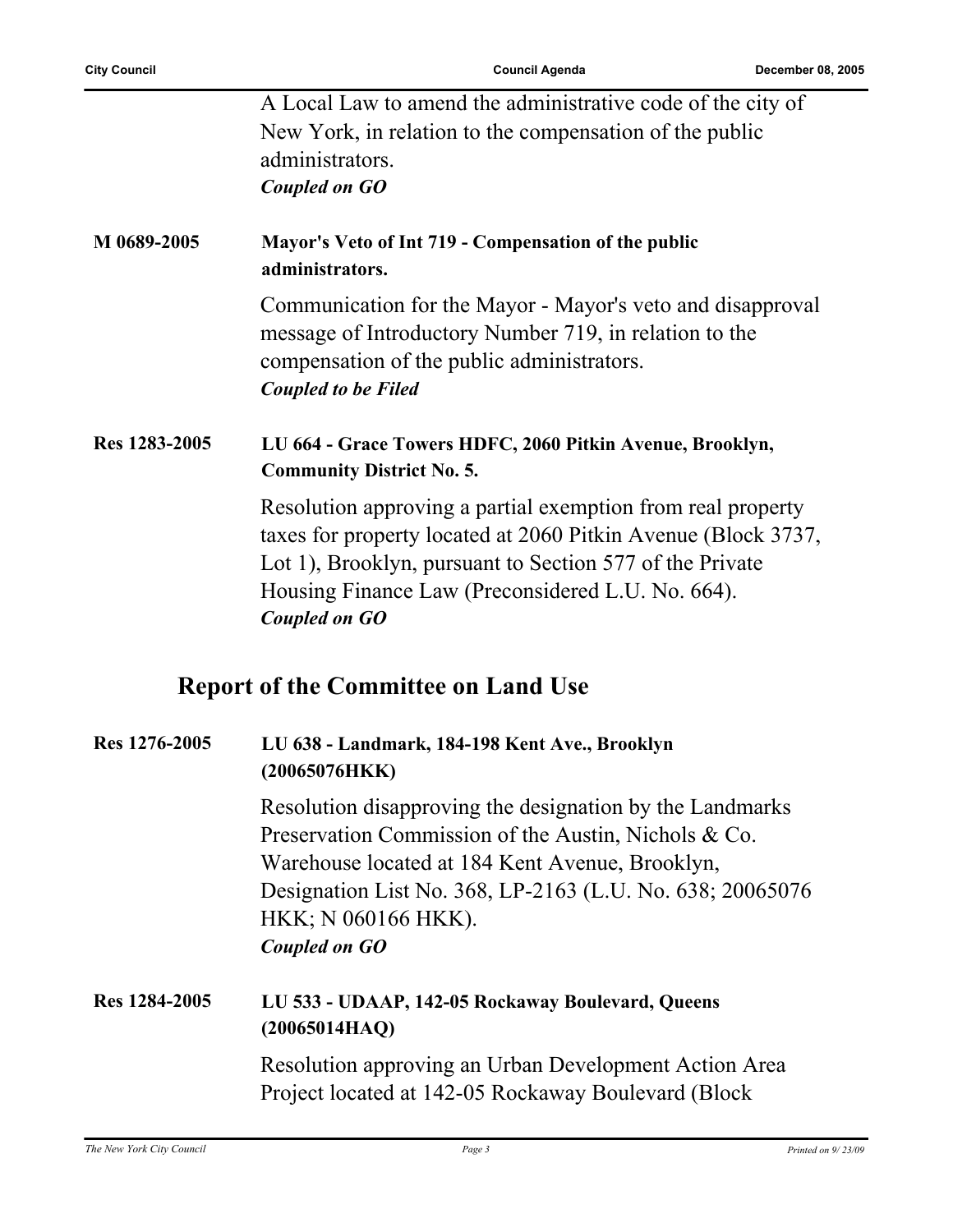|               | 12036/Lot 99), and waiving the urban development action<br>area designation requirement and the Uniform Land Use<br>Review Procedure, pursuant to Sections 693 and 694 of the<br>General Municipal Law (L.U. No. 533; 20065014 HAQ).<br><b>Coupled on GO</b>                                                                                                                                                                                                                                                                                                                                                                                                                                                                                                                                                                 |
|---------------|------------------------------------------------------------------------------------------------------------------------------------------------------------------------------------------------------------------------------------------------------------------------------------------------------------------------------------------------------------------------------------------------------------------------------------------------------------------------------------------------------------------------------------------------------------------------------------------------------------------------------------------------------------------------------------------------------------------------------------------------------------------------------------------------------------------------------|
| LU 0620-2005  | ULURP, 525 Broome St., Manhattan (050210ZSM)                                                                                                                                                                                                                                                                                                                                                                                                                                                                                                                                                                                                                                                                                                                                                                                 |
|               | Uniform land use review procedure application no. 050210<br>ZSM, pursuant to $\S197$ -c and $\S197$ -d of the Charter of the<br>City of New York concerning a special permit under the<br>Zoning Resolution in the Borough of Manhattan, Council<br>District no. 3 to allow retail uses on the ground floor and<br>cellar of an existing 6-story building. This application is<br>subject to review and action by the Land Use Committee only<br>if appealed to the Council pursuant to $\S 197-d(b)(2)$ of the<br>Charter or called-up by vote of the Council pursuant to<br>$\S 197-d(b)(3)$ of the Charter.<br><b>Approved with Modifications and Referred to the City Planning</b><br><b>Commission pursuant to Rule 11.70(b) of the Rules of the</b><br><b>Council and Section 197-(d) of the New York City Charter</b> |
| Res 1285-2005 | LU 622 - Sidewalk Cafe, 224 Lafayette St., Manahattan<br>(20065018TCM)                                                                                                                                                                                                                                                                                                                                                                                                                                                                                                                                                                                                                                                                                                                                                       |
|               | Resolution approving the petition for a revocable consent for<br>an unenclosed small sidewalk café located at 224 Lafayette<br>Street, Manhattan (20065018 TCM; L.U. No. 622).<br><b>Coupled on GO</b>                                                                                                                                                                                                                                                                                                                                                                                                                                                                                                                                                                                                                       |
| Res 1286-2005 | LU 634 - UDAAP, 801 Neill Avenue, Bronx (20065106HAX)                                                                                                                                                                                                                                                                                                                                                                                                                                                                                                                                                                                                                                                                                                                                                                        |
|               | Resolution approving a motion to file pursuant to withdrawal<br>of an application for a Project located at 801 Neill Avenue<br>(Block 4290/Lot 8), the Bronx, pursuant to the Private<br>Housing Finance Law (L.U. No. 634; 20065106 HAX).<br><b>Coupled to be Filed Pursuant to Letter of Withdrawal</b>                                                                                                                                                                                                                                                                                                                                                                                                                                                                                                                    |
|               |                                                                                                                                                                                                                                                                                                                                                                                                                                                                                                                                                                                                                                                                                                                                                                                                                              |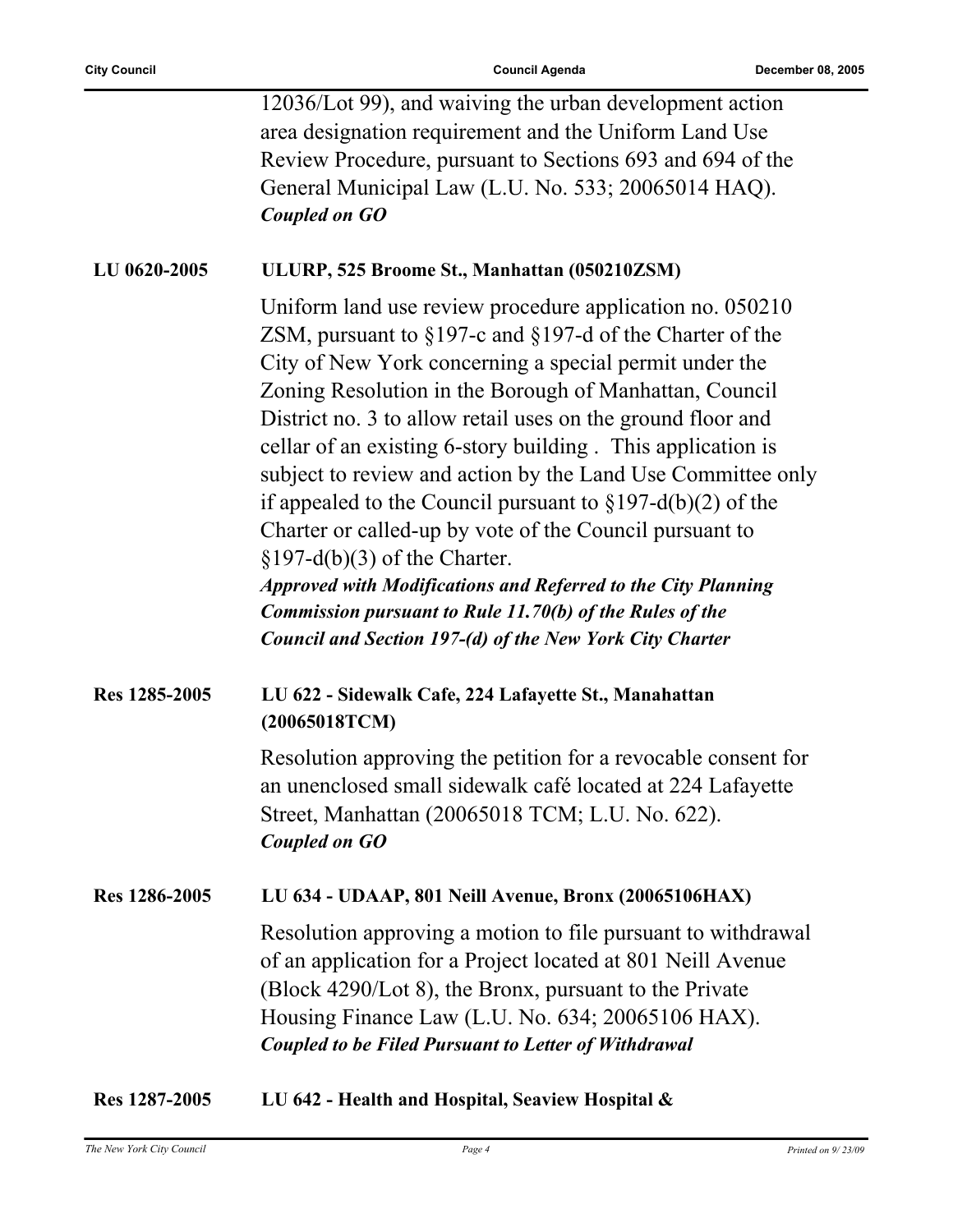|               | Rehabilitation Center, Staten Island (20065113HHR)                                                                                                                                                                                                                                                                                                                                                                                                                                                                        |
|---------------|---------------------------------------------------------------------------------------------------------------------------------------------------------------------------------------------------------------------------------------------------------------------------------------------------------------------------------------------------------------------------------------------------------------------------------------------------------------------------------------------------------------------------|
|               | Resolution approving the leasing of a parcel of land and the<br>Nurses Residence consisting of 99,000 square feet on the<br>Campus of Sea View Hospital Rehabilitation Center and<br>Home (20065113 HHR; L.U. No. 642), Staten Island.<br><b>Coupled on GO</b>                                                                                                                                                                                                                                                            |
| Res 1288-2005 | LU 643 - Health and Hospital, Bellevue Hospital Center,<br>Manhattan (20065114HHM)                                                                                                                                                                                                                                                                                                                                                                                                                                        |
|               | Resolution approving the leasing of property located on the<br>northern side of the Bellevue Hospital Center Campus and the<br>grant of a tenant's option to lease an additional adjacent parcel<br>of approximately one acre in size (20065114 HHM; L.U. No.<br>643), Manhattan.<br><b>Coupled on GO</b>                                                                                                                                                                                                                 |
| Res 1289-2005 | LU 659 - School Construction, Jerome Ave. 172nd St. & Goble<br>Pl., Bronx (20055605SCX)                                                                                                                                                                                                                                                                                                                                                                                                                                   |
|               | Resolution approving the site plan for a public school facility<br>to be located at 1501 through 1535 Jerome Avenue and 1526<br>Inwood Avenue (Tax Block 2859, Tax Lots 20, 58, 61, 65,<br>68, 73, 77 and 90), the Bronx, (Non-ULURP No. 20055605<br>SCX; L.U. No. 659).<br><b>Coupled on GO</b>                                                                                                                                                                                                                          |
| Res 1290-2005 | LU 660 - Zoning, Lower Destiny text follow-up, Staten Island<br>(N060022ZRR)                                                                                                                                                                                                                                                                                                                                                                                                                                              |
|               | Resolution approving the decision of the City Planning<br>Commission on Application No. N 060022 ZRR, for<br>amendments to the text of the Zoning Resolution of the City<br>of New York, relating to Article II, Chapter 3 (Bulk<br>Regulations for Residential Buildings in Residence Districts),<br>and Article X, Chapter 7 (Special South Richmond<br>Development District), concerning amendments to the<br>regulations for Lower Density Growth Management Areas in<br>the Borough of Staten Island (L.U. No. 660). |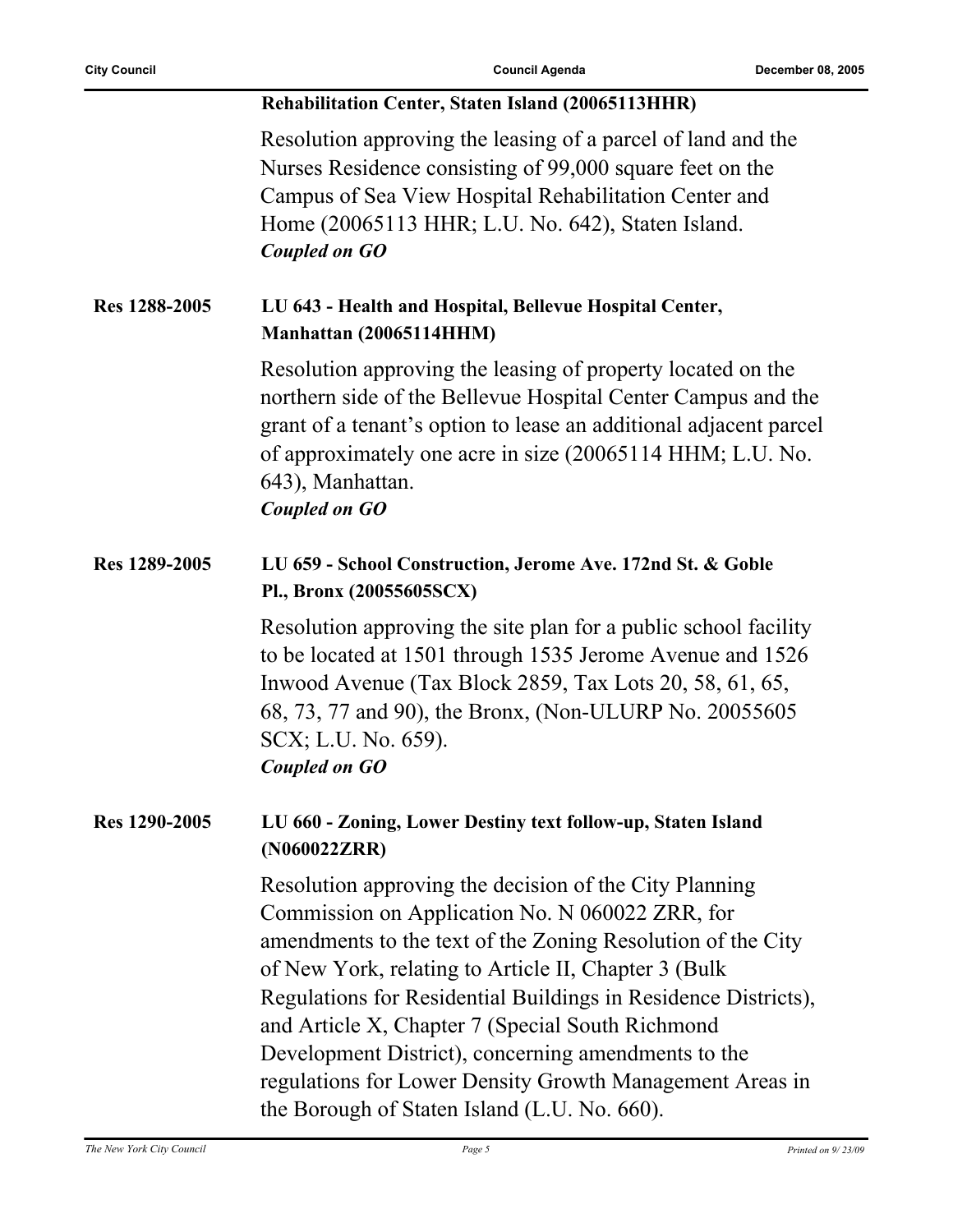| <b>Coupled on GO</b> |  |  |  |
|----------------------|--|--|--|
|----------------------|--|--|--|

| Res 1291-2005 | LU 661 - Zoning, Oinville Zoning Amendment, Citywide<br>(N060083ZRY)                                                                                                                                                                                      |
|---------------|-----------------------------------------------------------------------------------------------------------------------------------------------------------------------------------------------------------------------------------------------------------|
|               | Resolution approving the decision of the City Planning<br>Commission on Application No. N 060083 ZRY, an<br>amendment to the text of the Zoning Resolution of the City of<br>New York, relating to Article II, Chapter 3 (L.U. No. 661).<br>Coupled on GO |
| Res 1292-2005 | LU 662 - ULURP, Olinville Zoning Amendment, Bronx<br>(C060084ZMX)                                                                                                                                                                                         |
|               | Resolution approving the decision of the City Planning<br>Commission on ULURP No. C 060084 ZMX, a Zoning Map<br>change $(L.U. No. 662)$ .<br>Coupled on GO                                                                                                |
|               | <b>Report of the Committee on Rules, Privileges, and</b>                                                                                                                                                                                                  |

#### **Elections**

**Res 1293-2005 M 688 - Kenneth J. Knuckles, City Planning Commission** Resolution approving the re-appointment by The Bronx

Borough President of Kenneth Julius Knuckles as a member of The New York City Planning Commission. *Coupled on GO*

#### **Report of the Committee on Transportation**

**Int 0420-2004-A Suspend alternate side of the street parking rules on the Hindu festival Diwali.**

> A Local Law to amend the administrative code of the city of New York, in relation to the suspension of alternate side of the street parking rules on the Hindu festival of Diwali. *Coupled on GO*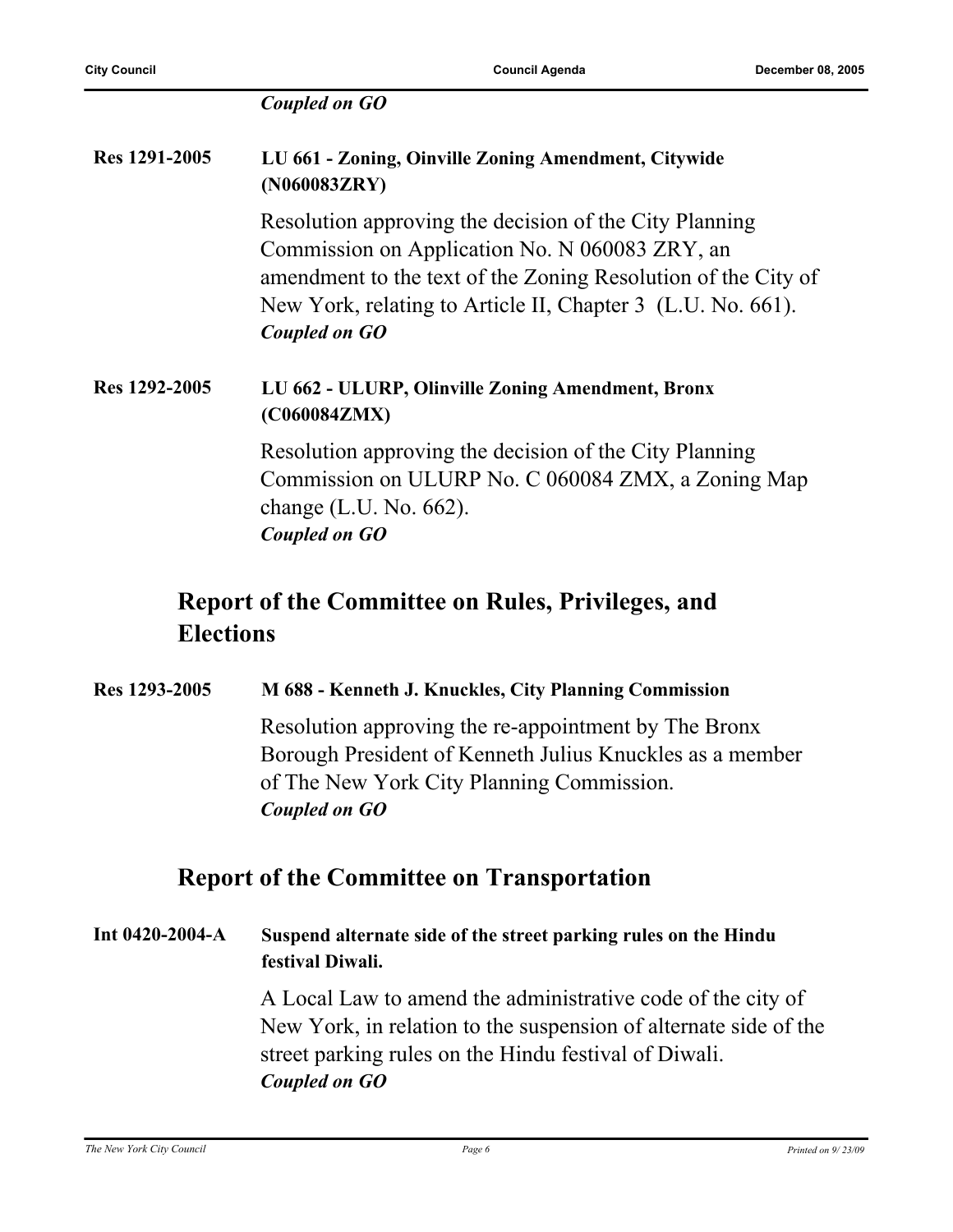## **M 0687-2005 Mayor's Veto, Int. No. 420-A - Suspend alternate side of the street parking rules on the Hindu festival Diwali.** Communication for the Mayor - Mayor's veto and disapproval message of Introductory Number 420-A, in relation to the

suspension of alternate side of the street parking rules on the Hindu festival of Diwali. *Coupled to be Filed*

## **12. General Orders Calendar**

| Int 0295-2004-A | Fire safety in places of public assembly                                                                                                                                                                                                                                                                                                                           |
|-----------------|--------------------------------------------------------------------------------------------------------------------------------------------------------------------------------------------------------------------------------------------------------------------------------------------------------------------------------------------------------------------|
|                 | A Local Law to amend the administrative code of the city of<br>New York, in relation to fire safety in places of public<br>assembly.<br><b>Coupled on GO</b>                                                                                                                                                                                                       |
| Int 0379-2004-A | <b>Purchase of Energy Star certified appliances whenever</b><br>appliances in rental apartments are replaced.                                                                                                                                                                                                                                                      |
|                 | A Local Law to amend the administrative code of the city of<br>New York, in relation to requiring the purchase of Energy Star<br>certified appliances whenever appliances in certain apartments<br>are replaced.<br><b>Coupled on GO</b>                                                                                                                           |
| Res 1262-2005   | <b>Purchase of Energy Star certified appliances whenever</b><br>appliances in rental apartments are replaced.                                                                                                                                                                                                                                                      |
|                 | Resolution determining that Proposed Int. No. 379-A, a Local<br>Law to amend the administrative code of the city of New<br>York, in relation to requiring the purchase of Energy Star<br>certified appliances whenever appliances in certain apartments<br>are replaced, will not have a significant adverse impact on the<br>environment.<br><b>Coupled on GO</b> |

**Int 0464-2004-A Provision of language assistance services.**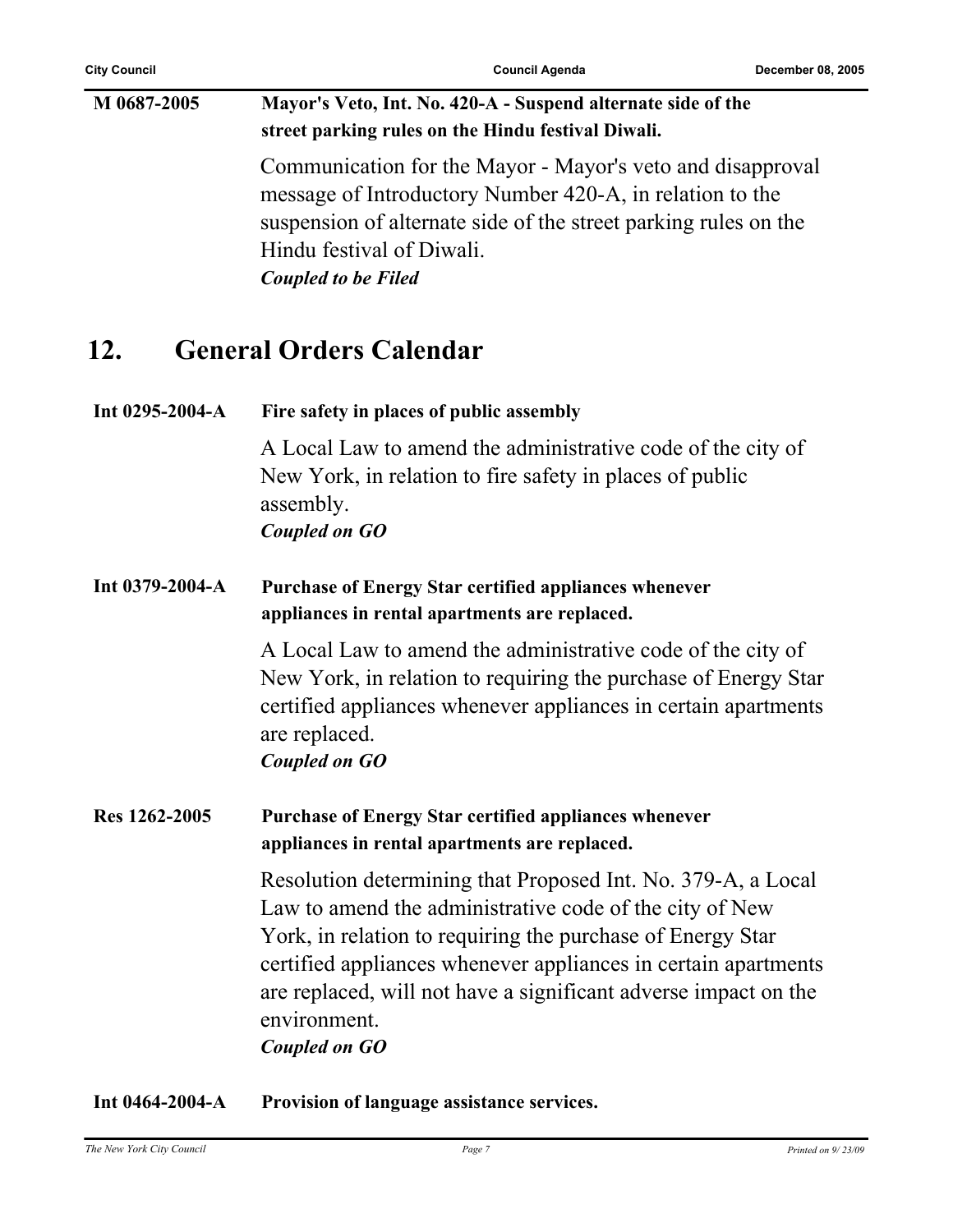|                       | A Local Law to amend the administrative code of the city of<br>New York, in relation to the provision of language assistance<br>services by the Department of Education.<br><b>Laid Over</b>                                                         |
|-----------------------|------------------------------------------------------------------------------------------------------------------------------------------------------------------------------------------------------------------------------------------------------|
| Int $0521-2004-A$     | In relation to procurement                                                                                                                                                                                                                           |
|                       | A Local Law to amend the New York City Charter, in relation<br>to procurement.<br><b>Laid Over</b>                                                                                                                                                   |
| Int 0550-2005-A       | Requiring the NYC Dep't of Education to report on the number<br>of temporary and non-standard classrooms in use in the public<br>school system.                                                                                                      |
|                       | A Local Law to amend the New York city charter, in relation<br>to requiring the New York city department of education to<br>report on the number of temporary and non-standard<br>classrooms in use in the public school system.<br><b>Laid Over</b> |
| Int 0619-2005-A       | Requiring the NYC Department of Education to report average<br>class sizes in each school to the City Council.                                                                                                                                       |
|                       | A Local Law to amend the New York city charter, in relation<br>to requiring the New York city department of education to<br>report average class sizes in each school to the City Council.<br><b>Laid Over</b>                                       |
| Int $0731 - 2005 - A$ | Creating a citywide stoop line stand task force.                                                                                                                                                                                                     |
|                       | A Local Law to amend the administrative code of the city of<br>New York, in relation to establishing a citywide stoop line<br>stand task force.<br><b>Laid Over</b>                                                                                  |
| T2004-0073            | <b>Commissioner of Deeds</b>                                                                                                                                                                                                                         |
|                       | <b>Commissioner of Deeds</b><br><b>Coupled on GO</b>                                                                                                                                                                                                 |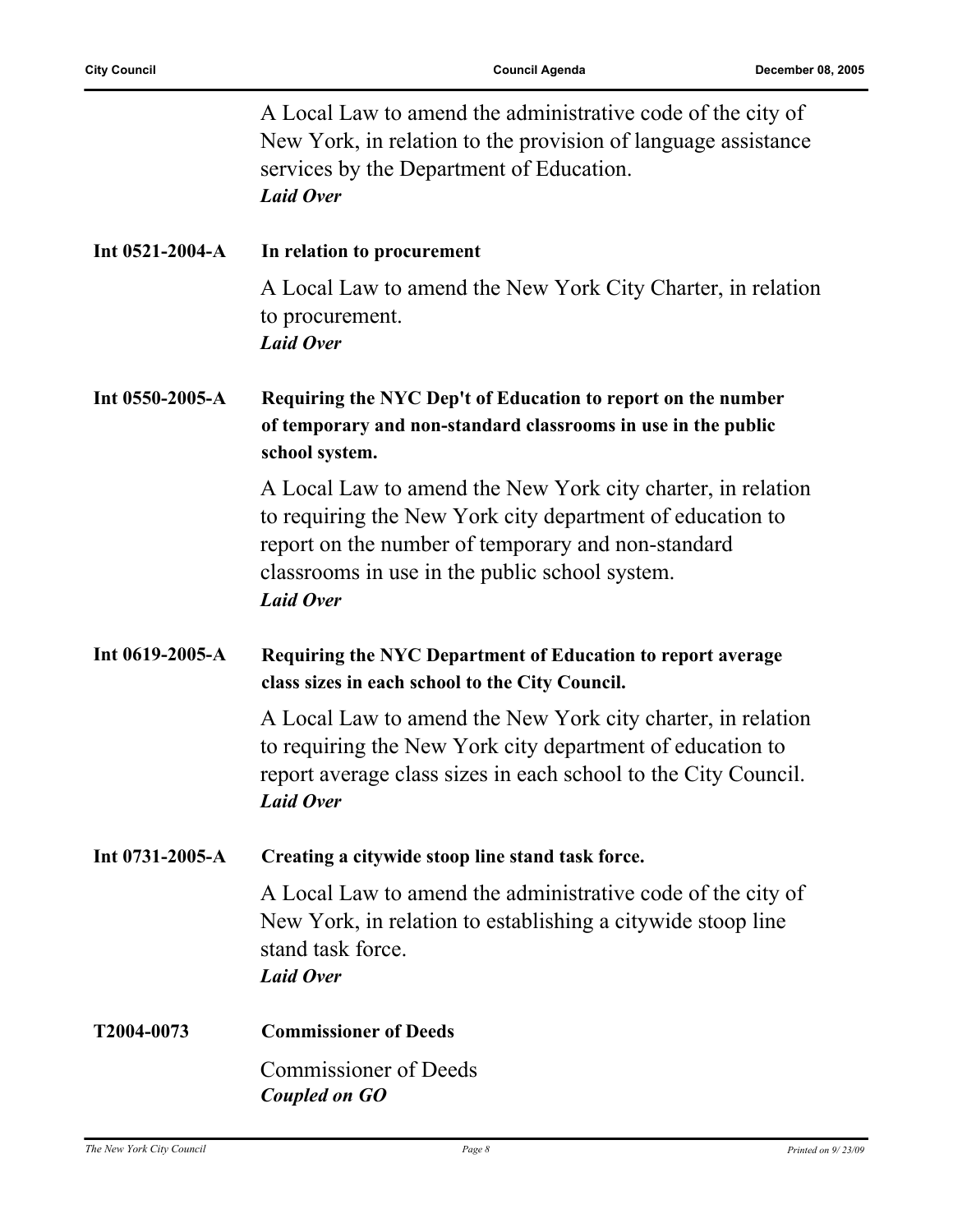## **Coupled on General Order Calendar**

## **Finance**

| Int $0719 - 2005$ | Compensation of the public administrators.                                                    |
|-------------------|-----------------------------------------------------------------------------------------------|
| M 0689-2005       | Mayor's Veto of Int 719 - Compensation of the public<br>administrators.                       |
| Res 1283-2005     | LU 664 - Grace Towers HDFC, 2060 Pitkin Avenue, Brooklyn,<br><b>Community District No. 5.</b> |

## **Land Use**

| Res 1276-2005 | LU 638 - Landmark, 184-198 Kent Ave., Brooklyn<br>(20065076HKK)<br>GQ                                               |
|---------------|---------------------------------------------------------------------------------------------------------------------|
| Res 1284-2005 | LU 533 - UDAAP, 142-05 Rockaway Boulevard, Queens<br>(20065014HAQ)<br>GO                                            |
| Res 1285-2005 | LU 622 - Sidewalk Cafe, 224 Lafayette St., Manahattan<br>(20065018TCM)<br>GQ                                        |
| Res 1286-2005 | LU 634 - UDAAP, 801 Neill Avenue, Bronx (20065106HAX)<br><b>FILED</b>                                               |
| Res 1287-2005 | LU 642 - Health and Hospital, Seaview Hospital &<br><b>Rehabilitation Center, Staten Island (20065113HHR)</b><br>GQ |
| Res 1288-2005 | LU 643 - Health and Hospital, Bellevue Hospital Center,<br>Manhattan (20065114HHM)                                  |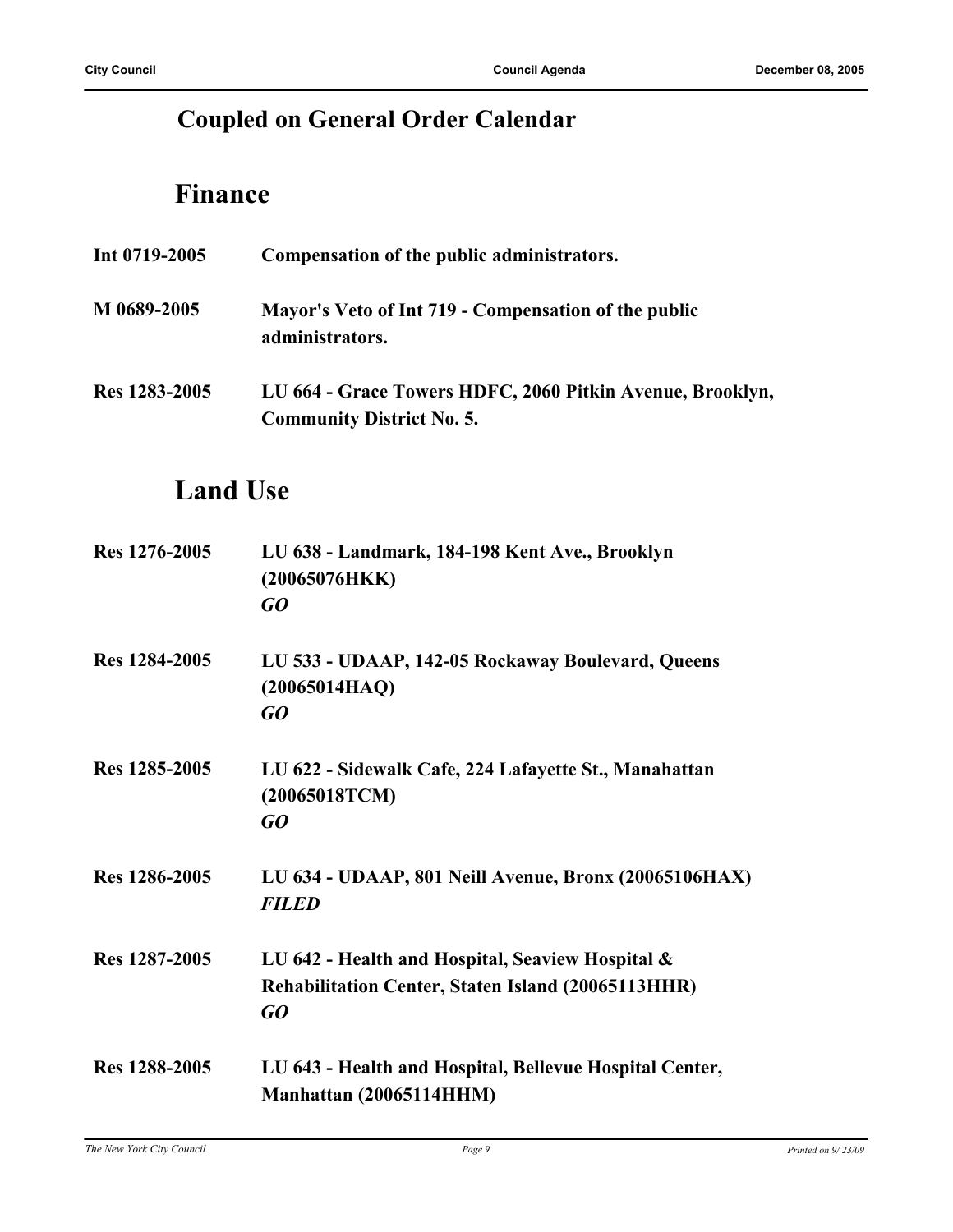|               | GO                                                                                            |
|---------------|-----------------------------------------------------------------------------------------------|
| Res 1289-2005 | LU 659 - School Construction, Jerome Ave. 172nd St. & Goble<br>Pl., Bronx (20055605SCX)<br>GO |
| Res 1290-2005 | LU 660 - Zoning, Lower Destiny text follow-up, Staten Island<br>(N060022ZRR)<br>GQ            |
| Res 1291-2005 | LU 661 - Zoning, Oinville Zoning Amendment, Citywide<br>(N060083ZRY)<br>GO                    |
| Res 1292-2005 | LU 662 - ULURP, Olinville Zoning Amendment, Bronx<br>(C060084ZMX)<br>GO                       |

### **Rules, Privileges, and Elections**

**Res 1293-2005 M 688 - Kenneth J. Knuckles, City Planning Commission** *GO*

## **Transportation**

- **Int 0420-2004-A Suspend alternate side of the street parking rules on the Hindu festival Diwali.** *GO*
- **M 0687-2005 Mayor's Veto, Int. No. 420-A Suspend alternate side of the street parking rules on the Hindu festival Diwali.** *FILED*

## **General Order Calendar**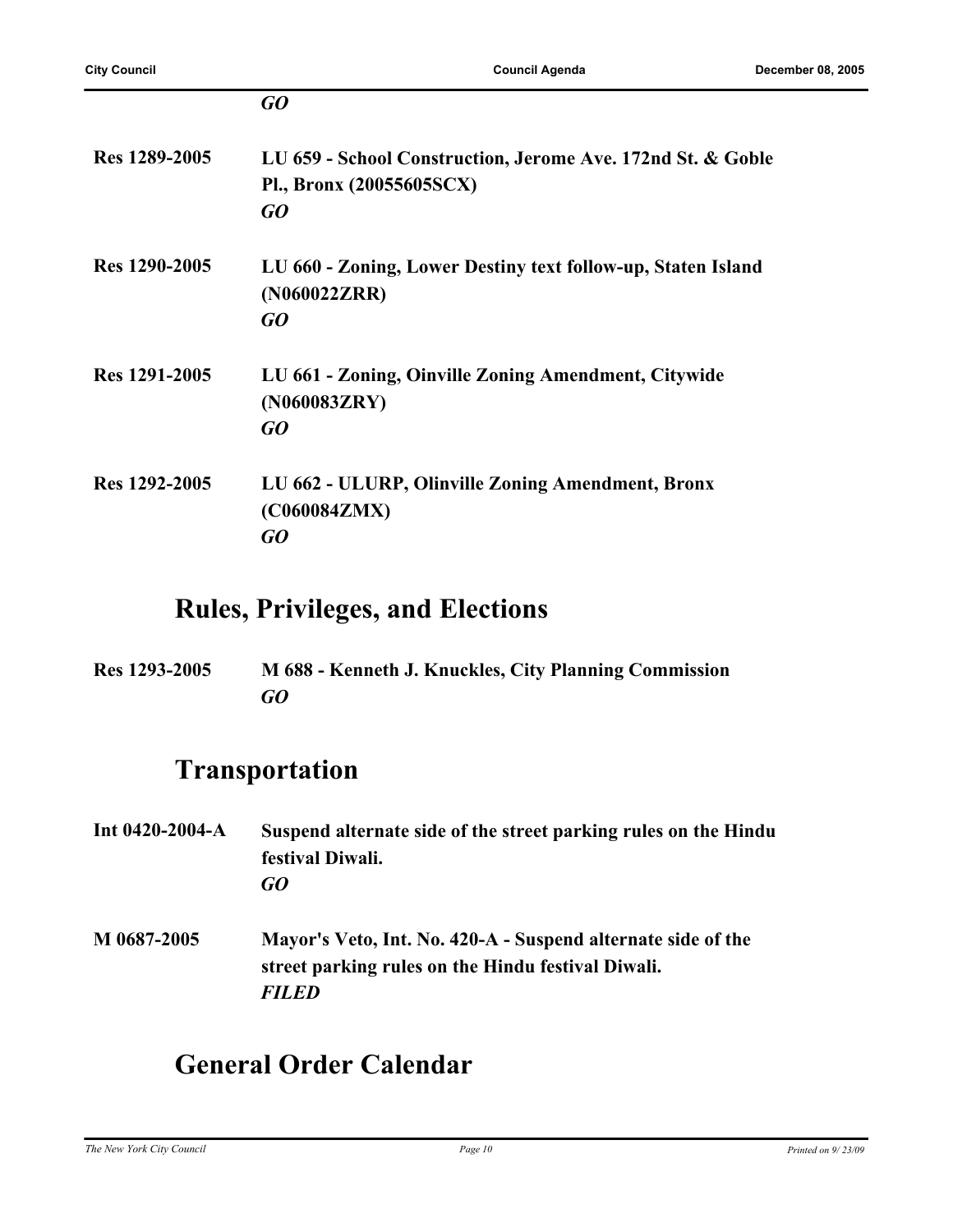| Int $0295 - 2004 - A$ | Fire safety in places of public assembly<br>GO                                                                      |
|-----------------------|---------------------------------------------------------------------------------------------------------------------|
| Int $0379 - 2004 - A$ | <b>Purchase of Energy Star certified appliances whenever</b><br>appliances in rental apartments are replaced.<br>GO |
| Res 1262-2005         | <b>Purchase of Energy Star certified appliances whenever</b><br>appliances in rental apartments are replaced.<br>GO |
| T2004-0073            | <b>Commissioner of Deeds</b><br>GO)                                                                                 |

#### **Introduction & Reading of Bills See Attached 13.**

### **14. Discussion of Resolutions**

### **15. Resolutons**

#### **Res 1218-2005-A NYC Department of Education to discontinue the practice of charging facility fees for after-school programs.**

Resolution calling upon the New York City Department of Education to maximize the use of school facility space during non-school hours for community programs and tutoring and enrichment activities, and to allow the use of such facilities for such purposes without charging facility fees. *Amended and Adopted by the Committee on Youth Services*

## **16. General Discussion**

## **17. Extension of Remarks**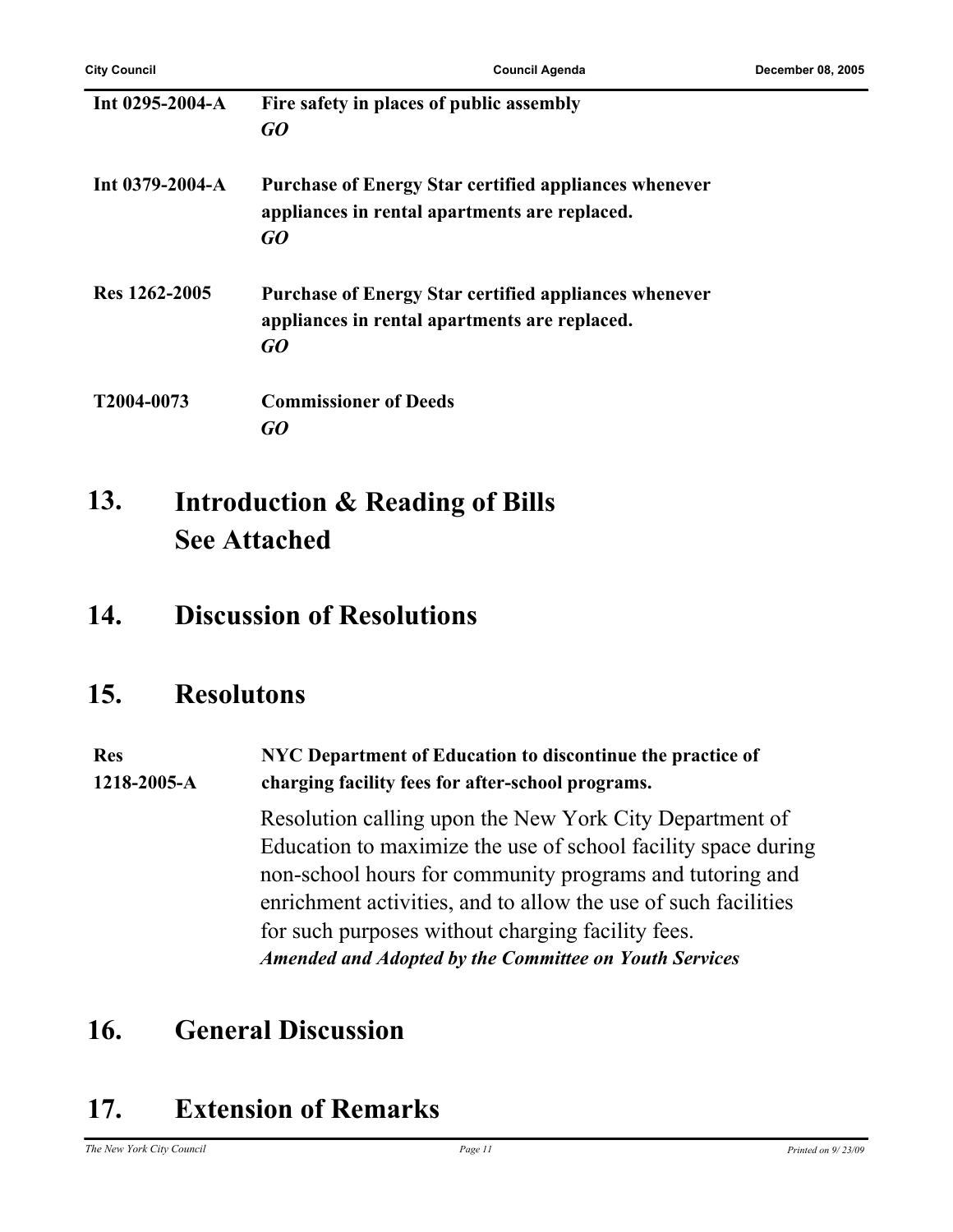## **INTRODUCTION AND READING OF BILLS**

| Int 0764-2005 | By The Speaker (Speaker Miller) and Council Members Weprin,<br>Monserrate, Boyland, Clarke, Comrie Jr., Fidler, Gentile,<br>Gonzalez, James, Liu, McMahon, Nelson, Recchia Jr., Seabrook,<br>Sears, Stewart, Vann, Jackson and Lanza                                                                                                     |
|---------------|------------------------------------------------------------------------------------------------------------------------------------------------------------------------------------------------------------------------------------------------------------------------------------------------------------------------------------------|
|               | A Local Law to amend the administrative code of the city of<br>New York, in relation to increasing the maximum exemptions<br>allowable with respect to certain veterans who receive an<br>exemption from real property taxation in accordance with<br>section four hundred fifty-eight-a of the real property tax law.<br><b>Finance</b> |
| Res 1278-2005 | By Council Members Avella, Clarke, Comrie Jr., Fidler, Gentile,<br>Gerson, James, Jennings Jr., McMahon, Nelson, Recchia Jr.,<br>Seabrook, Stewart, Vann, Weprin, Jackson and Lanza                                                                                                                                                      |
|               | Resolution calling upon the New York State Legislature to<br>amend Sections 458 and 458-a of the New York Real Property<br>Tax Law, in relation to extending partial property tax<br>exemption provisions of such sections to the school tax<br>portion of New York State property taxes for qualified<br>veterans.<br><b>Finance</b>    |
| Int 0765-2005 | By Council Members Brewer, Comrie Jr., Gerson, James, Jennings<br>Jr., Seabrook, Stewart and Jackson                                                                                                                                                                                                                                     |
|               | A Local Law to amend the administrative code of the city of<br>New York, in relation to the annual disclosure of financial<br>interests by community board members.<br><b>Standards &amp; Ethics</b>                                                                                                                                     |
| Res 1279-2005 | By Council Members Brewer, Gioia, Comrie Jr., Gerson, James,<br>Seabrook, Stewart and Jackson                                                                                                                                                                                                                                            |
|               | Resolution calling upon the legislature of the State of New<br>York to amend Section 811 of the New York State General                                                                                                                                                                                                                   |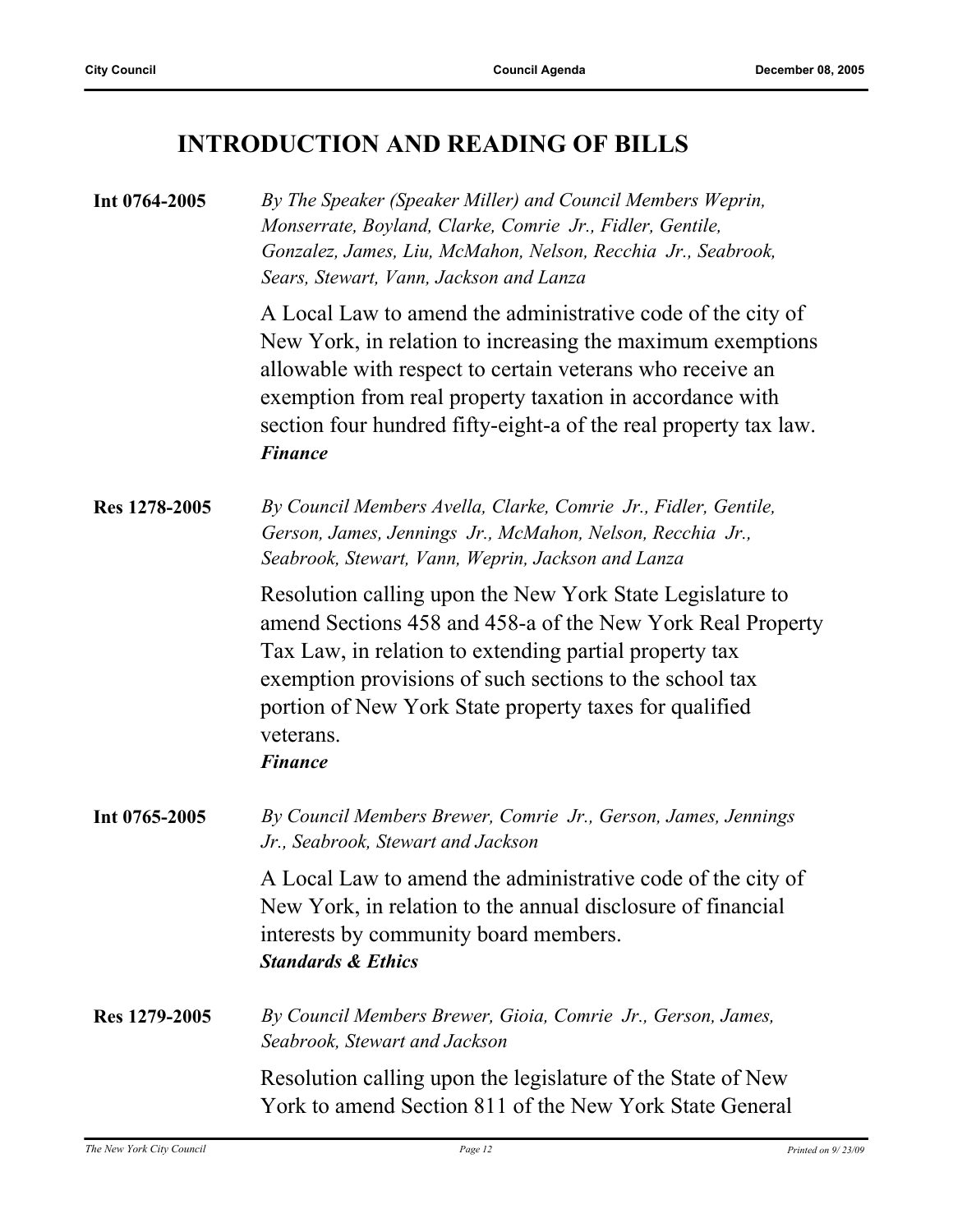|               | Municipal Law to authorize the Conflicts of Interest Board to<br>modify the scope of the New York City financial disclosure<br>form.<br><b>Standards &amp; Ethics</b>                                                                                                                                                                                                                                                                                                                                                                                                                                                                                            |
|---------------|------------------------------------------------------------------------------------------------------------------------------------------------------------------------------------------------------------------------------------------------------------------------------------------------------------------------------------------------------------------------------------------------------------------------------------------------------------------------------------------------------------------------------------------------------------------------------------------------------------------------------------------------------------------|
| Res 1280-2005 | By Council Members Brewer, Katz, Comrie Jr., Gerson, James,<br>Liu, Seabrook, Stewart, Weprin and Jackson                                                                                                                                                                                                                                                                                                                                                                                                                                                                                                                                                        |
|               | Resolution calling on the New York Congressional<br>Delegation and all other members of Congress to oppose<br>several bills that have been introduced into the 109th Congress<br>of the United States - Senate Bills S. 1349 and S. 1504 and<br>House of Representatives Bill H.R. 3146-along with the draft<br>bill of the House of Representatives Energy and Commerce<br>Committee (referred to as "Bits II") which would amend the<br>Communications Act of 1934 to restrict, if not eliminate,<br>local franchising and severely undermine community<br>programming and the implementation of universal, affordable<br>broadband access.<br><b>Land Use</b> |
| Res 1281-2005 | By Council Members Clarke, Boyland, Brewer, Comrie Jr., Fidler,<br>Gerson, James, Liu, McMahon, Nelson, Recchia Jr., Stewart,<br>Weprin and Jackson                                                                                                                                                                                                                                                                                                                                                                                                                                                                                                              |
|               | Resolution calling upon President George W. Bush and the<br>U.S. House of Representatives to support the amendment<br>co-sponsored by Senator Hillary Clinton and passed<br>unanimously in the U.S. Senate, to ensure that the Bureau of<br>Labor Statistics collects data on women workers in the<br><b>Current Employment Statistics Survey (CESS).</b><br><b>Civil Service and Labor</b>                                                                                                                                                                                                                                                                      |
| Int 0766-2005 | By Council Members Foster, Comrie Jr., Fidler, Gonzalez, James,<br>Stewart, Vann, Barron and Jackson                                                                                                                                                                                                                                                                                                                                                                                                                                                                                                                                                             |
|               | A Local Law to amend the administrative code of the city of<br>New York, in relation to creating community advisory<br>councils for city shelters and special needs housing<br><b>General Welfare</b>                                                                                                                                                                                                                                                                                                                                                                                                                                                            |